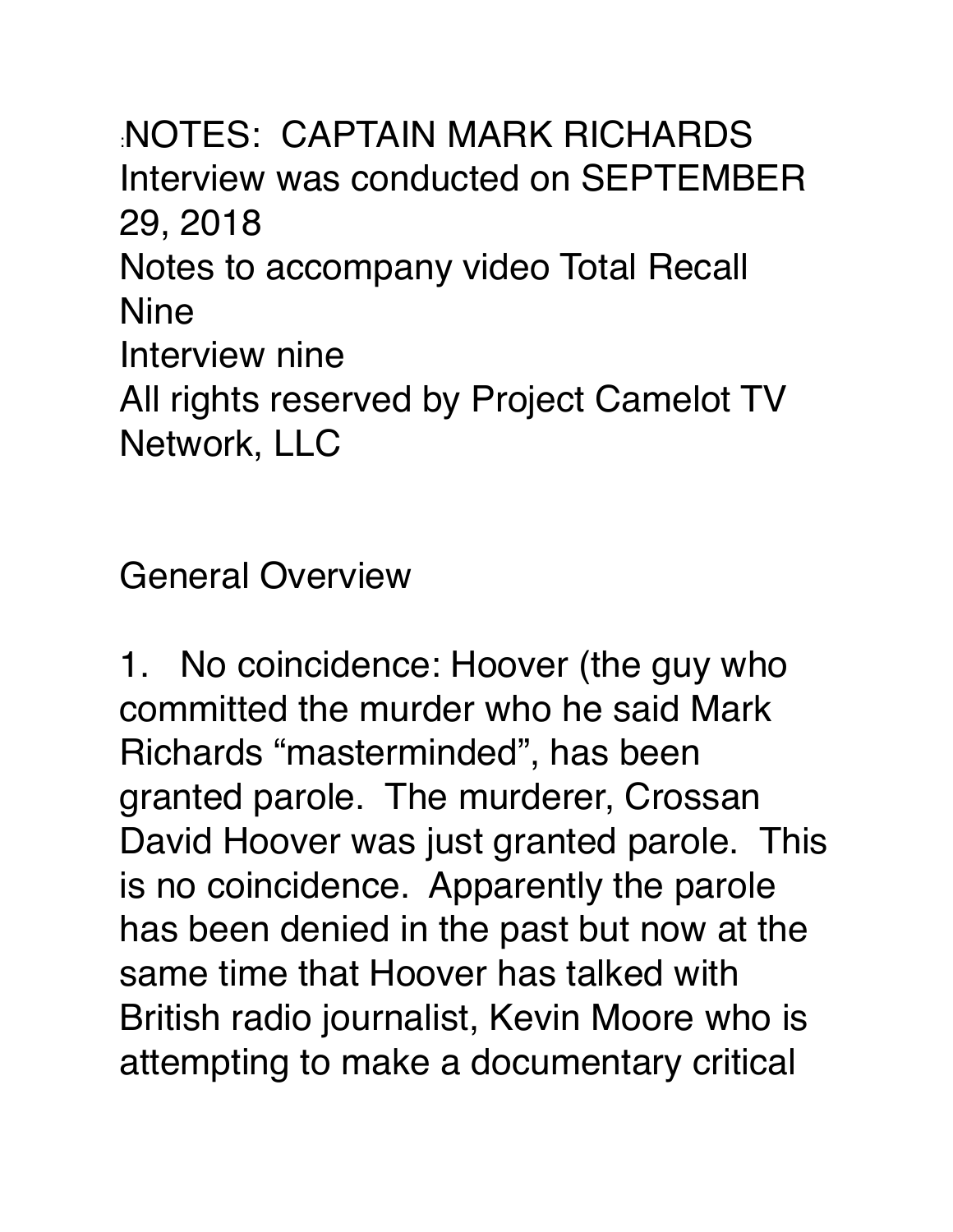of Mark Richards. And now, suddenly, Hoover has been granted parole.

Apparently Kevin being terribly misled and serving the dark side agenda to keep Mark in prison.

The parole takes a couple months to go through but it has now been granted.

2. This comes at a very bad time for Mark since he has a lawyer and they are trying to get Mark's sentence "commuted"…for having already served time.

3. My time with Mark was shortened because although I was supposed to get there about 10AM.. We didn't get access until around 11:00 and then they stopped me right before going into the prison and said I had to change my clothes because they weren't "regulation". This was absurd because I am very careful to follow the dress code, but apparently I had on a tank top (you are not allowed to wear an underwire bra I guess they think that can be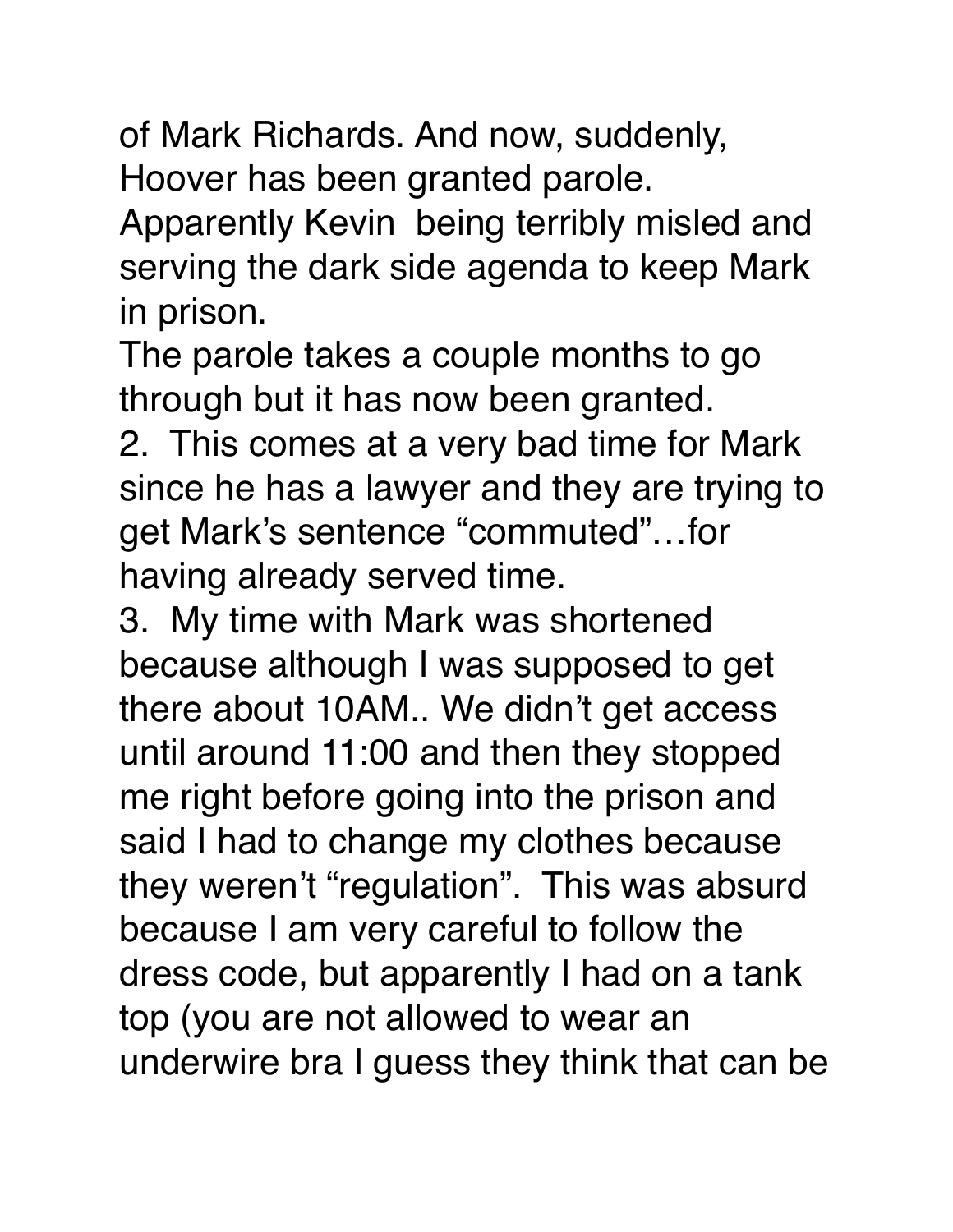used as a weapon LOL.. so I had on a tank top that covered me in the front and was cut rather low in the back but over that I wore a long sleeved totally BLACK opaque pullover. They claimed you could see the line of the tank top in the back even though I also had on long black semi-baggy pants and a jacket that covered me from neck to knees also in a dark color. So I had to go back on the bus to a trailer and get a TEE shirt to put on OVER MY other two tops and then wait for the bus again to take me back to the visitor area. It is worth mentioning the woman who was ahead of me as we left had on a skin tight outfit with spiked high

This meant I had about 1 hour and 40 minutes with Mark (and Jo Ann) to talk with Mark. I would say this was engineered.

heels. So maybe there is a double

standard??!!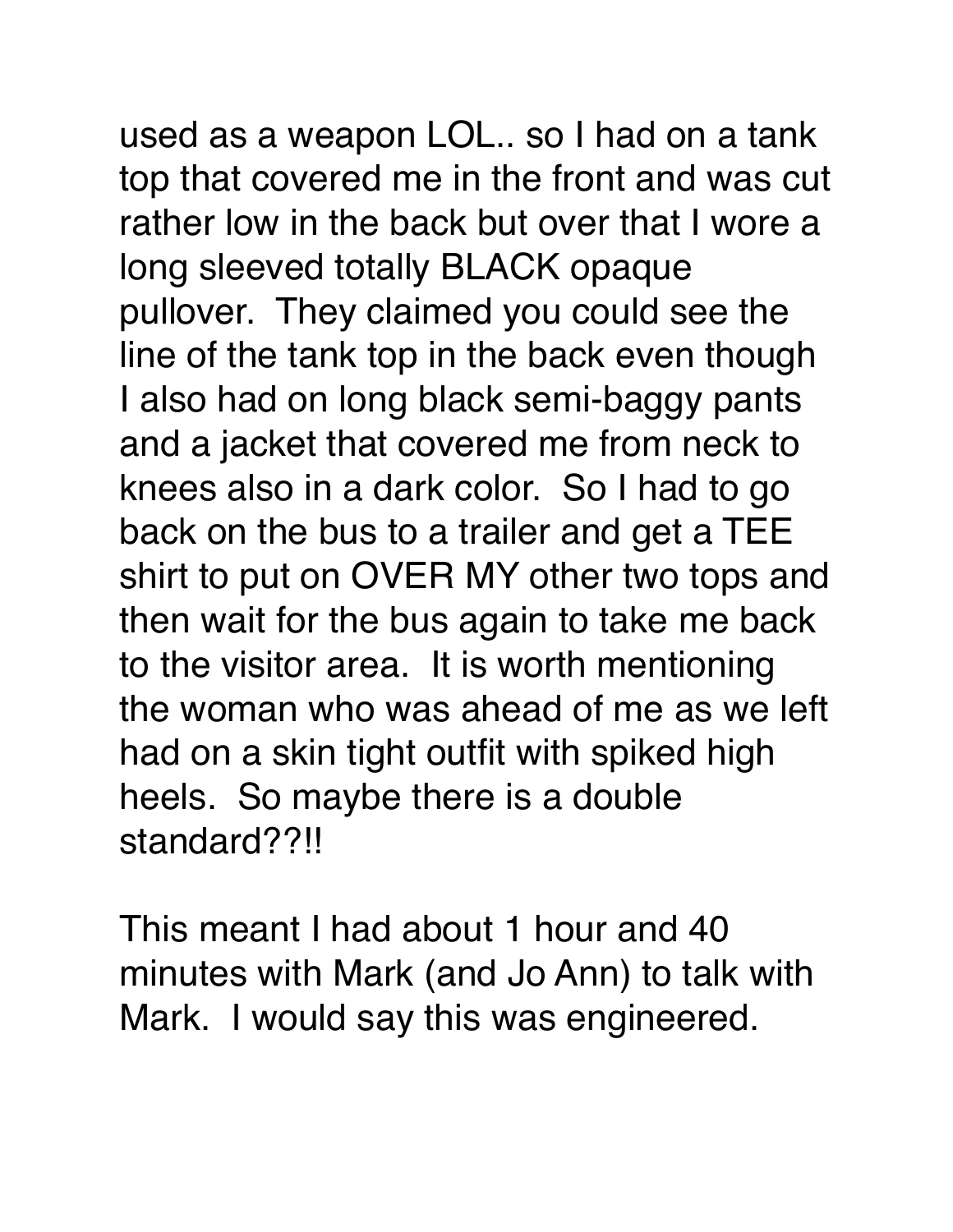4. It is also important to note that prior to arriving at the prison that day the previous day I attempted to meet with and interview another key witness who I had been trying to get an interview with for the past year. Who I traded phone texts with and said we could meet. (We have already met with him twice in the past off-the-record). But who suddenly acted like he barely knew me and who suddenly backed out saying they "didn't know anything about the secret space program" and that now wasn't the time to meet and talk in person or online! And that even if he did know anything it would be a violation of national security and a felony to talk about it! Just for the record this indicated that the indictments Trump is handing down has got all these guys on edge. What this key witness said let me know he is scared and whether he knows it or not in saying what he said he :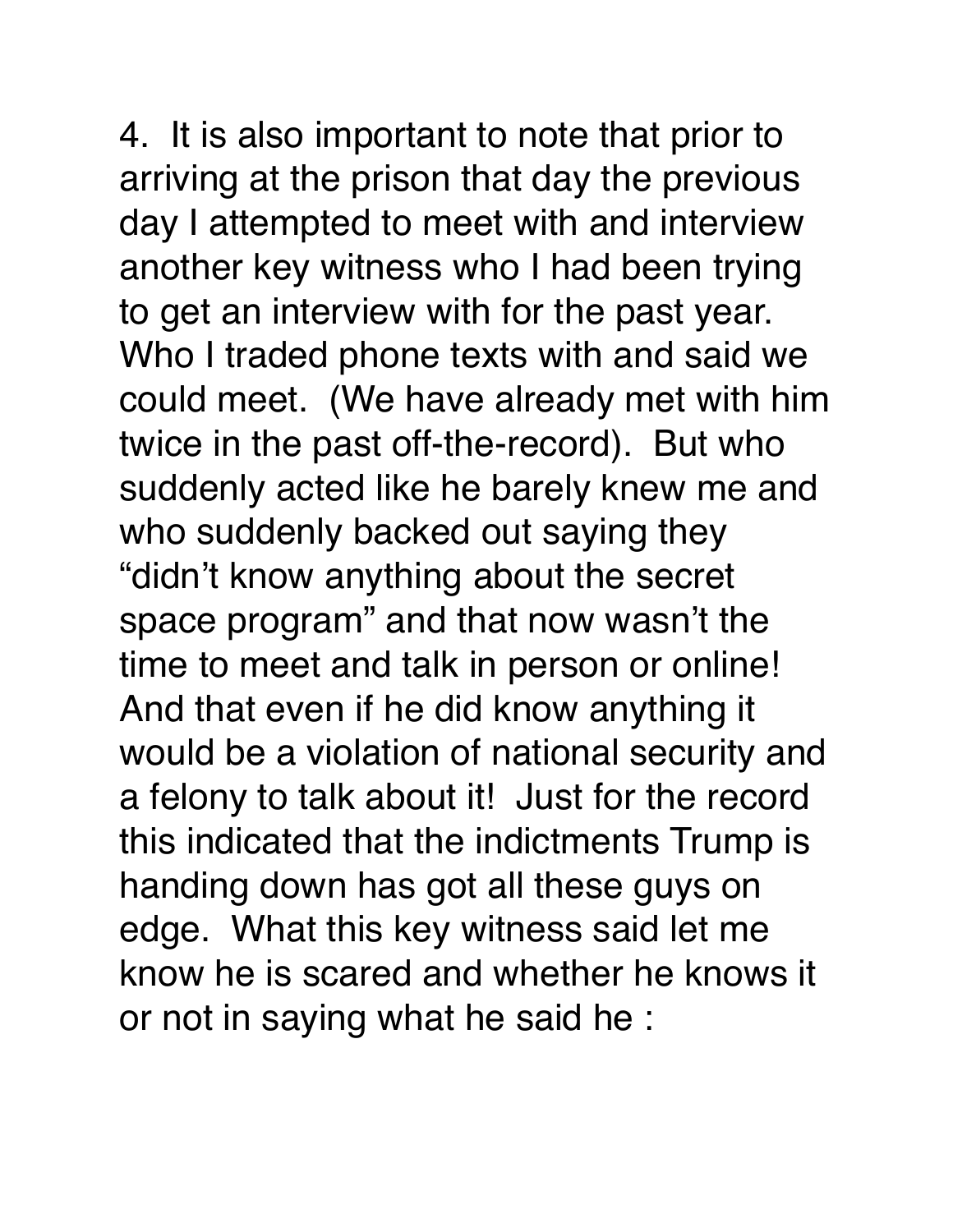1. Admitted there is a secret space program.

2. Admitted you can be prosecuted for talking about it!

Since no one ever says this kind of thing (including Mark Richards) when talking about the secret space program this amounted to a confession of involvement by my secret source.

Back to Mark.

So when they delayed me on top of that I asked Mark part way through our discussion if he had been given any special instructions NOT to talk about the SUN he said yes! I talked with Mark about how Simon Parkes said indictments were going to be coming down (around 40-50,000) is the word and because of that everything was very uptight.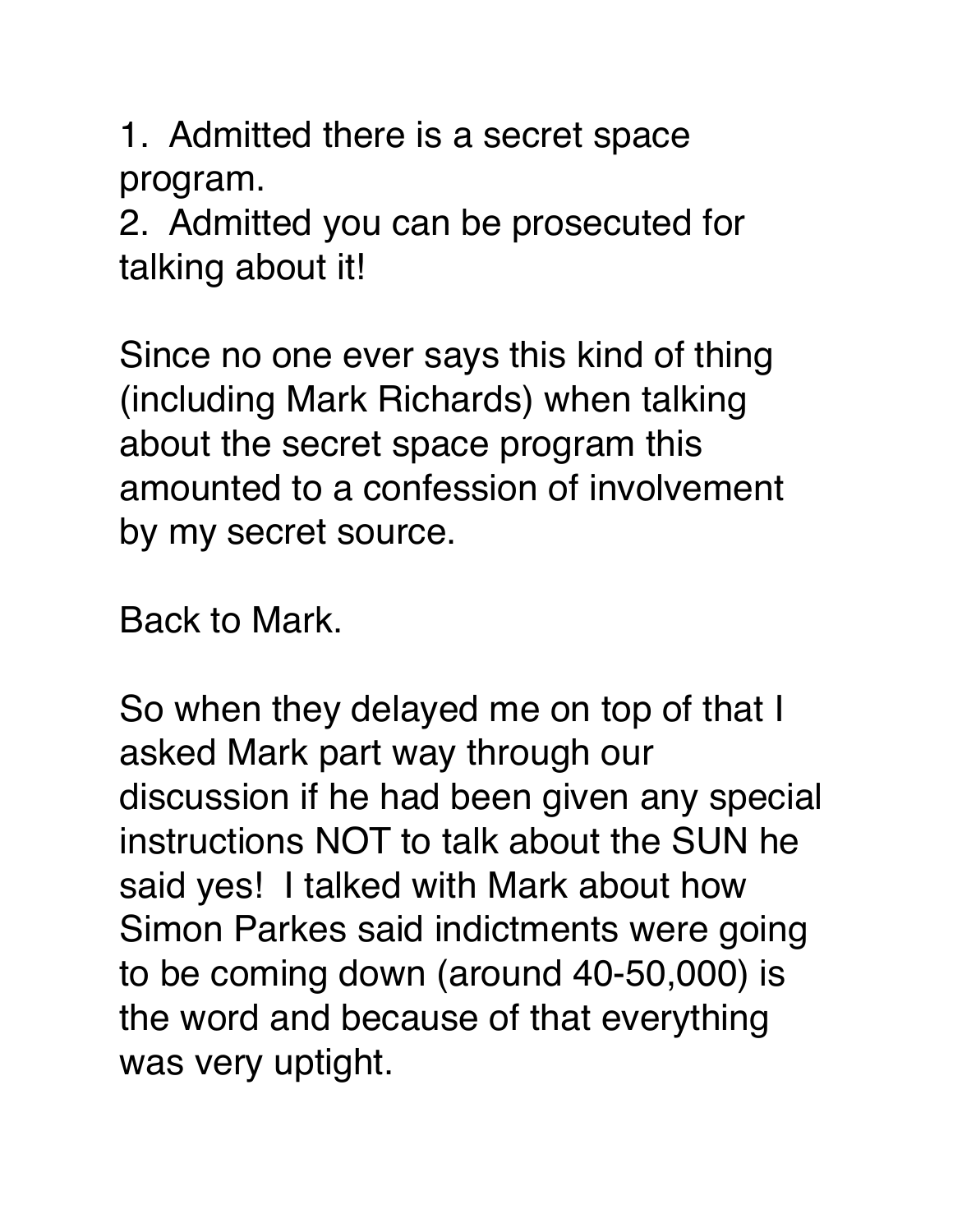```
***
```
Mark is no longer reporting to Bobby Ray Inman because he is "no longer involved" is how he put it. He is now reporting to a division of the military that he is not at liberty to disclose.

He said everything is very buttoned up but he said he is more at liberty to talk because he is in prison and therefore lacks credibility to the public. He said he would always tell me the truth, but when something concerns ongoing operations which were being conducted by what he called "his side" which is comprised of the Raptors and a small part of the military, then he will not answer me. There was during our talk a few times where I could see he was searching for a way to answer me without disclosing what he really knows in depth to protect any ongoing operations.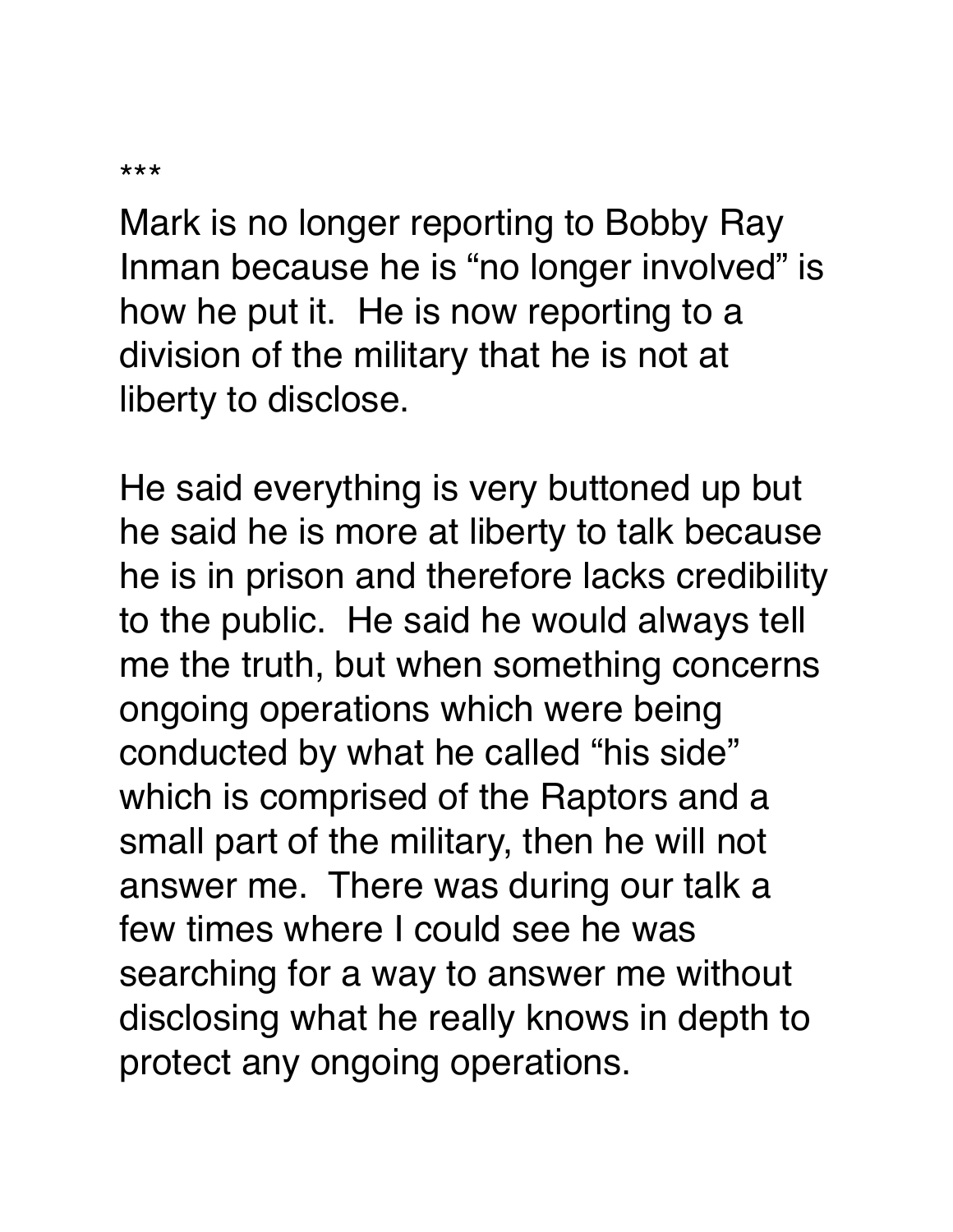## THE SUN

So he avoided the questions to some degree but he did talk about the fact that at the observatories they were trying to communicate with ETs out beyond the peripheral (our solar system), and I mentioned the work of Eamonn Ansbro the Astronomer and his quantum mechanics approach to this.. He did appear to think I was somewhat accurate about this but he didn't go into any detail. So they were trying to communicate with ETs beyond the purview of the secret space program (and being successful according to another deep source I have)…

And he seemed to be hinting that there is something near the sun they don't want us to see..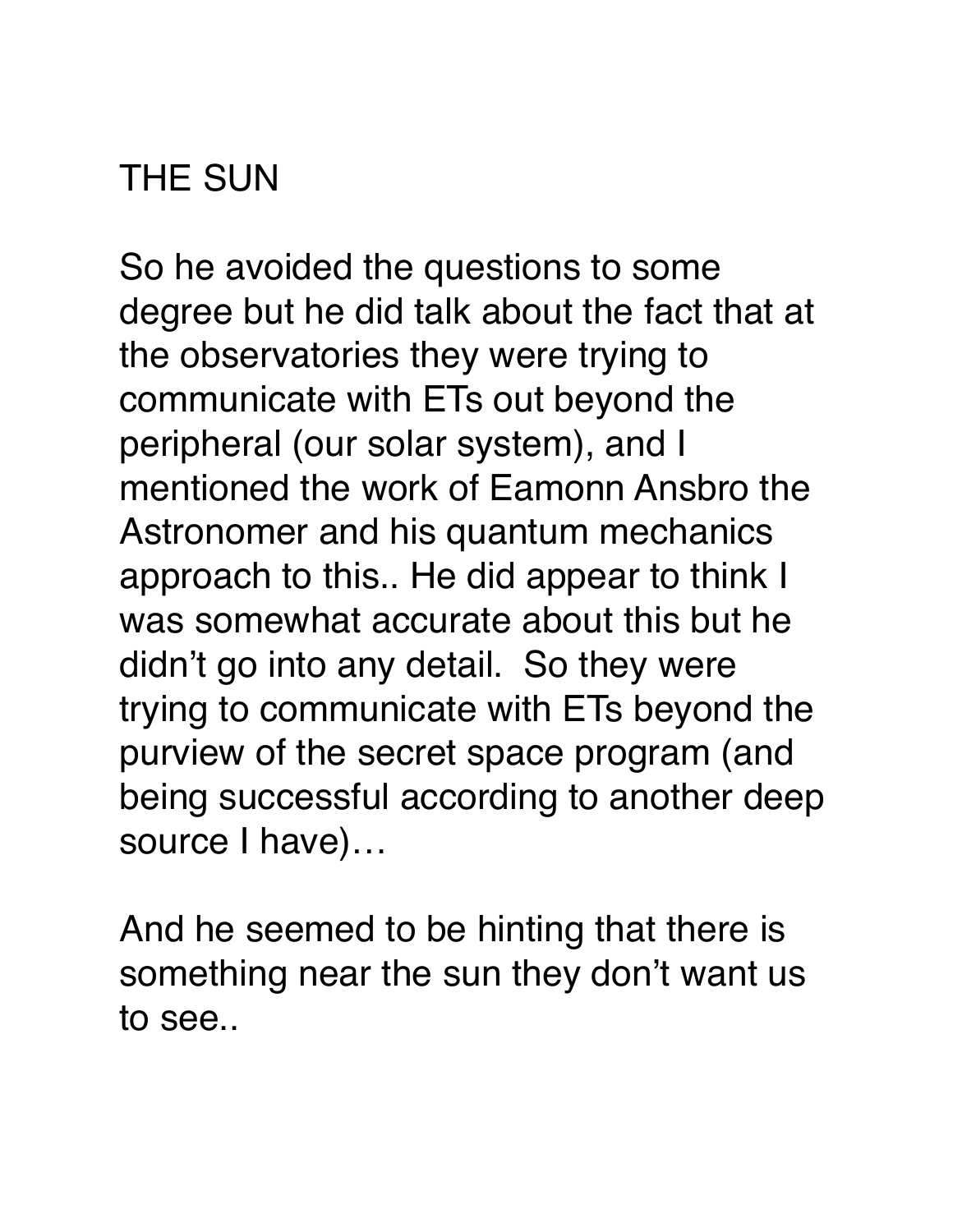And there is a relationship to the recently lost satellites… Our side (the good guys) did lose a few and they also reclaimed a few from the dark side. We lost our tech and there was a major fire that burned a tectonic geological survey building that was run by the DIA that was doing a lot more than what the public were told they were doing. And that building was burned down interfering with our ability to watch was is going on with the Earth on a tectonic level.

We did have the help of the Pleiadians who gave us the code to take the satellites back.

He doesn't see a return of Nibiru and he doesn't see a big invasion of the Draco in the near future. (contrary to predictions of Eddie Page)

But he does say we are in a very bad position at this time due to a number of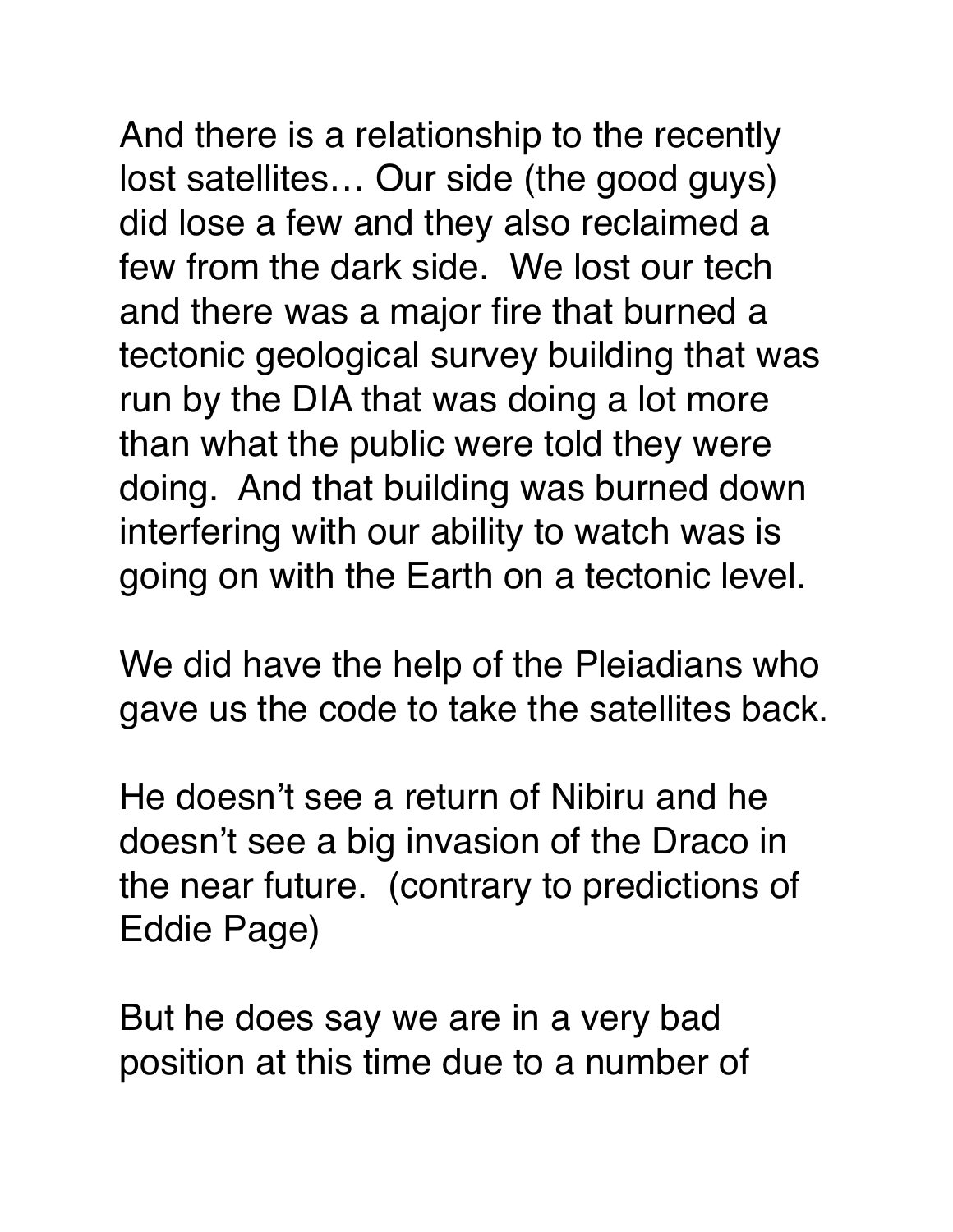reasons. He says he has been messed with a lot and his daughter or granddaughter was diagnosed with a brain tumor so his family is having a hard time of it right now.

ROBOTIC SHIPS STATIONED AROUND THE EARTH (as mentioned by Eddie Page who claimed there were 7 but Mark says there are at least 12. You can hardly call them "ships". They are similar to the gun tech we have on several ASTEROIDS guarding us.

Raptors and Mantids … very loyal to us at this time.

We are in danger from AI and Nano. Our own AI is now being weaponized in such a way that it is now just as dangerous as Alien AI. We do have aliens working to defend us but the future looks kind of dim at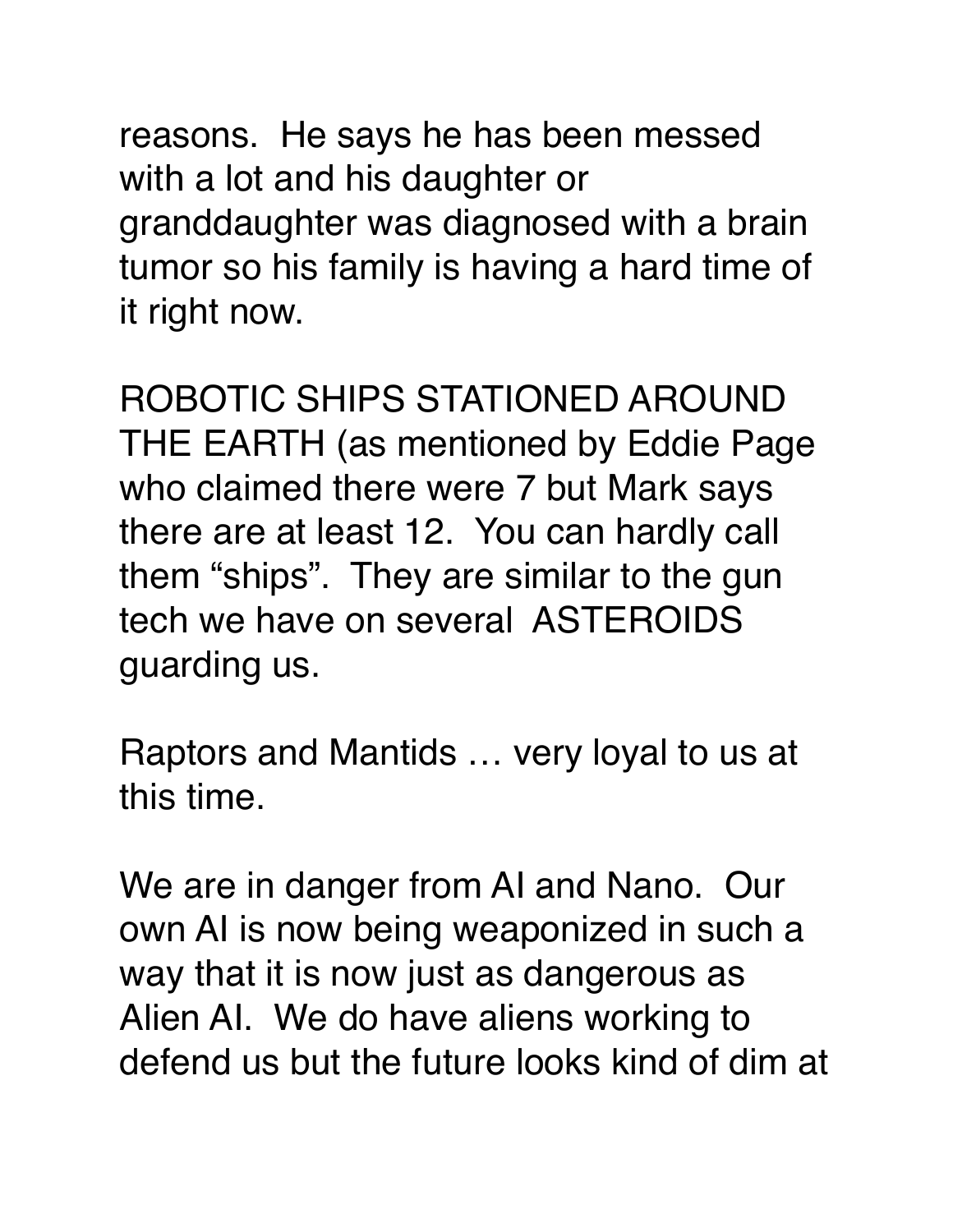this time.

RE: Paul Prices' scientific paper on Warp Drives.

Mark did respond to this saying it did not contain enough specific equations and the formula was too general. He did say he will send me a better analysis via mail.

Mark's Cell Mate

Is young and very tall! He has a scientific background and they discussed the paper.

The Media sells to the Highest Bidder : Soul-less —They are all about selling out to the highest bidder and many are alienhuman hybrids (see the work of David Jacobs for more on this).

The War on and off Planet Earth is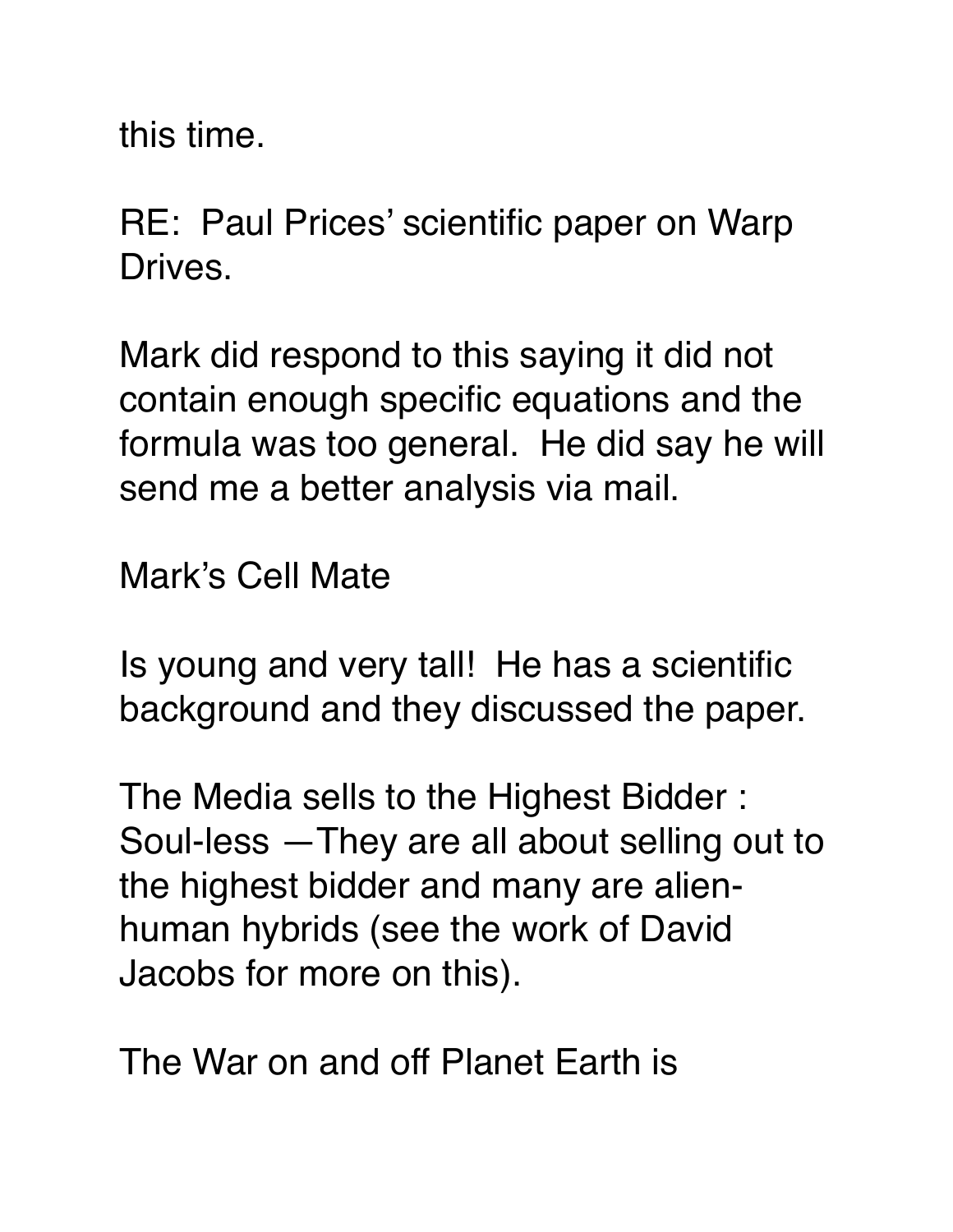Intensifying — our allies destroyed a moon of the Draco. And several races are giving the Draco a hard time.

They've eaten so many humans in South America and Africa so they are now looking to expand their territories.

see previous notes for more on this … it continues

\*\*\*

Detailed notes…

Lots of changes happening.

1. SKY bought out NBC - more consolidation by the deep state extending their reach.

2. Tsunami in Indonesia and Japan hit with major Typhoons— manmade and triggered. (Weather wars targeting)…. Note: a source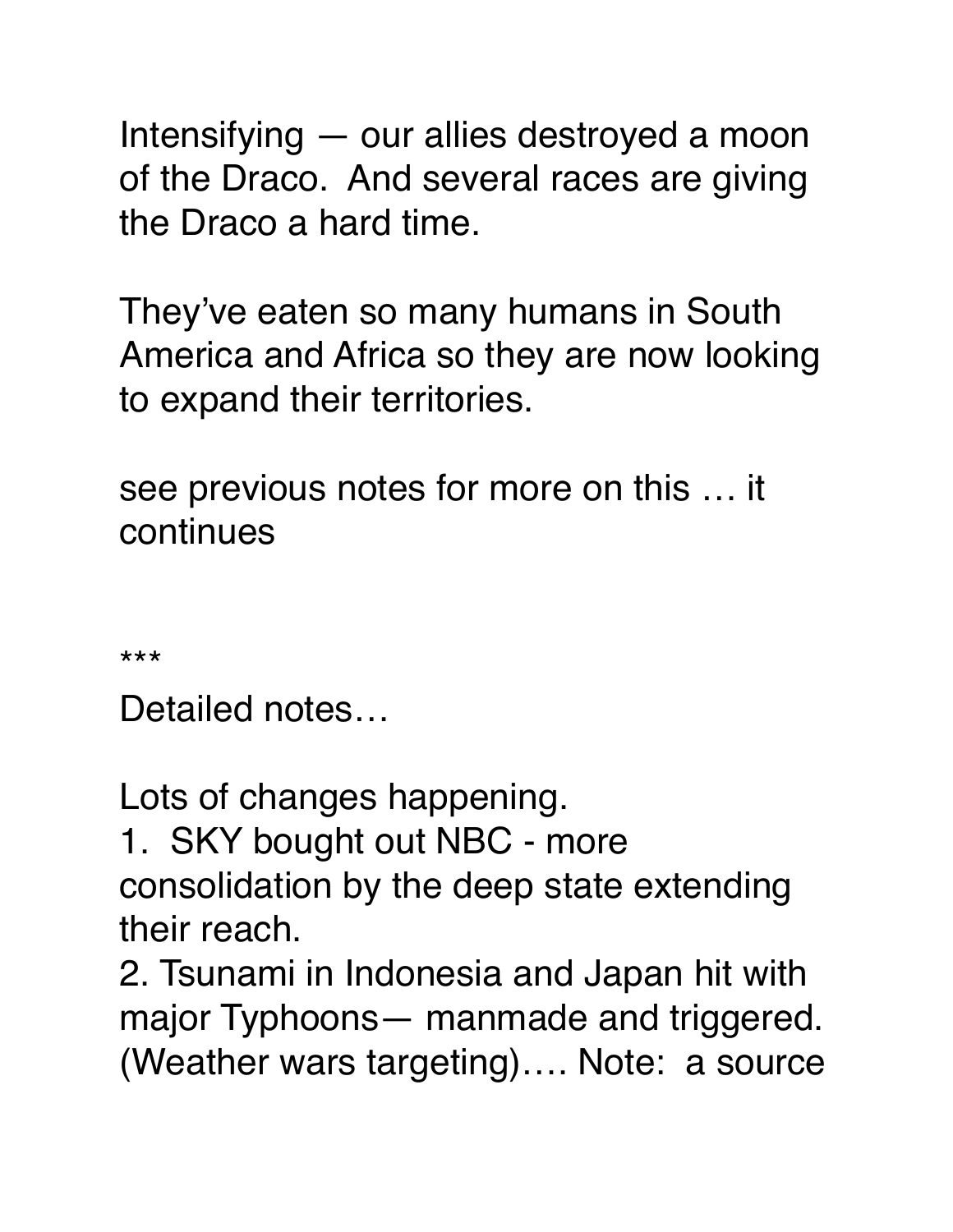told me Japan is building a space craft to go to the Moon… this is probably an act to slow their progress or simply make them aware US Secret Space is not happy about that.

3. The Illuminati / dark side is running more scared than ever before. So they are lashing out in all directions.

4. One of his daughters has been diagnosed with a brain tumor.

5. For the first time, in a very long time the Dracos are on the run.

6. The good guys (Raptors and Mantids?) our allies demolished one of the Draco moons! The battle against the Draco has escalated in the Orion galaxy. "Earth is the least of their problems".

7. Does not see an invasion by Draco coming…. Thinks they are being kept busy with the battle with the Orion sector.

8. Re Yellowstone… doesn't believe it is set to erupt soon—not in next 6 month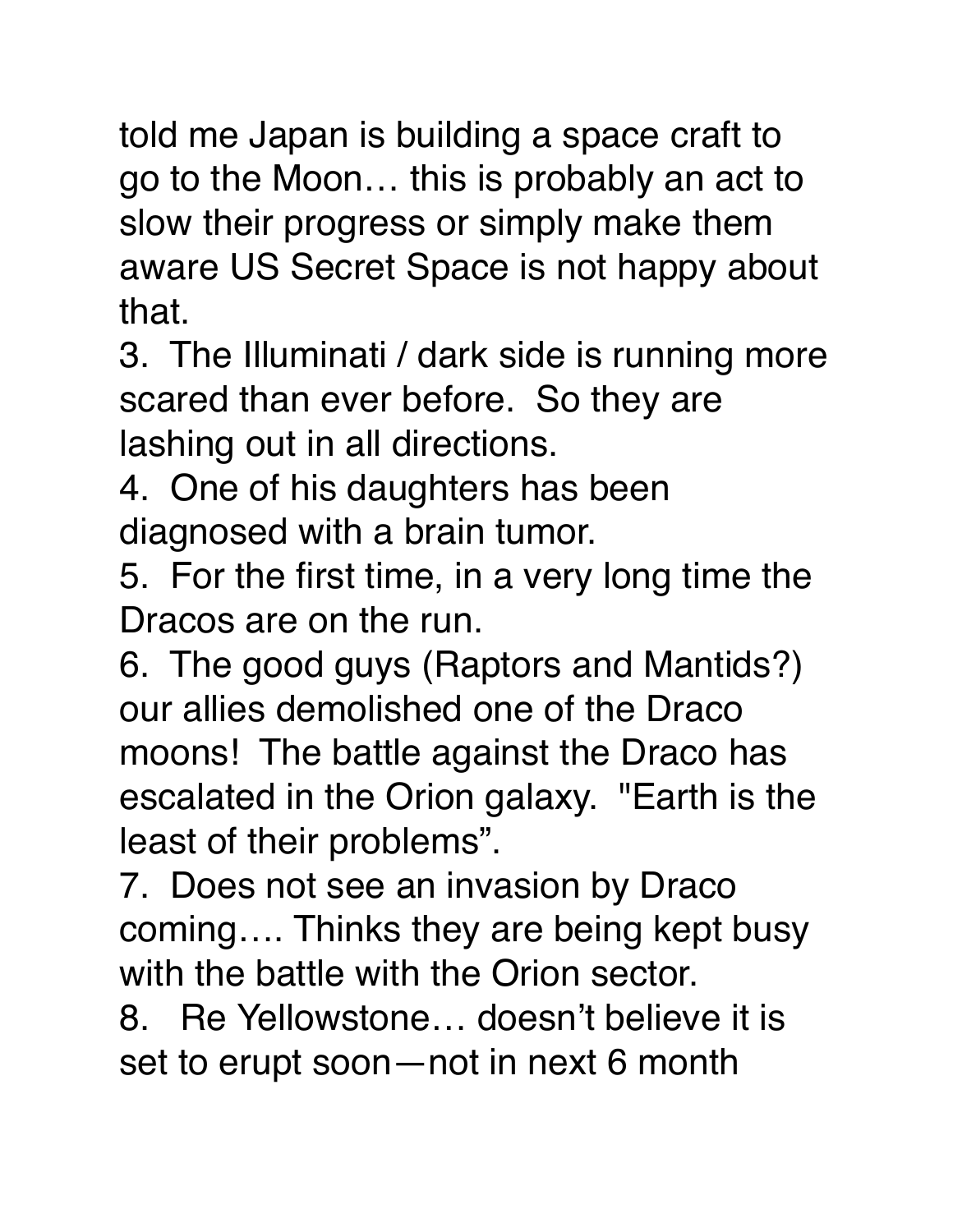however he agrees it could be triggered. Understands volcanoes can be triggered… in fact…

9. There was a volcanic eruption in last few months that closed down the "array" in Chile—that was triggered….

10. Re Eddie Page: says he is heavily programmed. If he spent 10 minutes with him could tell if he was truly Pleiadian. Mark was married to a Pleiadian.

11. SATELLITES. Regarding the takedown or decommissioned . rerouted Satellites:

there are under 12 that were affected.

Some were ours and in the process we lost some of our ability to track incoming objects (tracking stations taken off-line). Some of our tectonic tracking stations and some orbital satellites were lost between here and the asteroid belt. So some satellites wee redirected by the good guys and some not. 12. DRACO MOON DESTROYED BY OUR ALLIES - in the last 60 days one of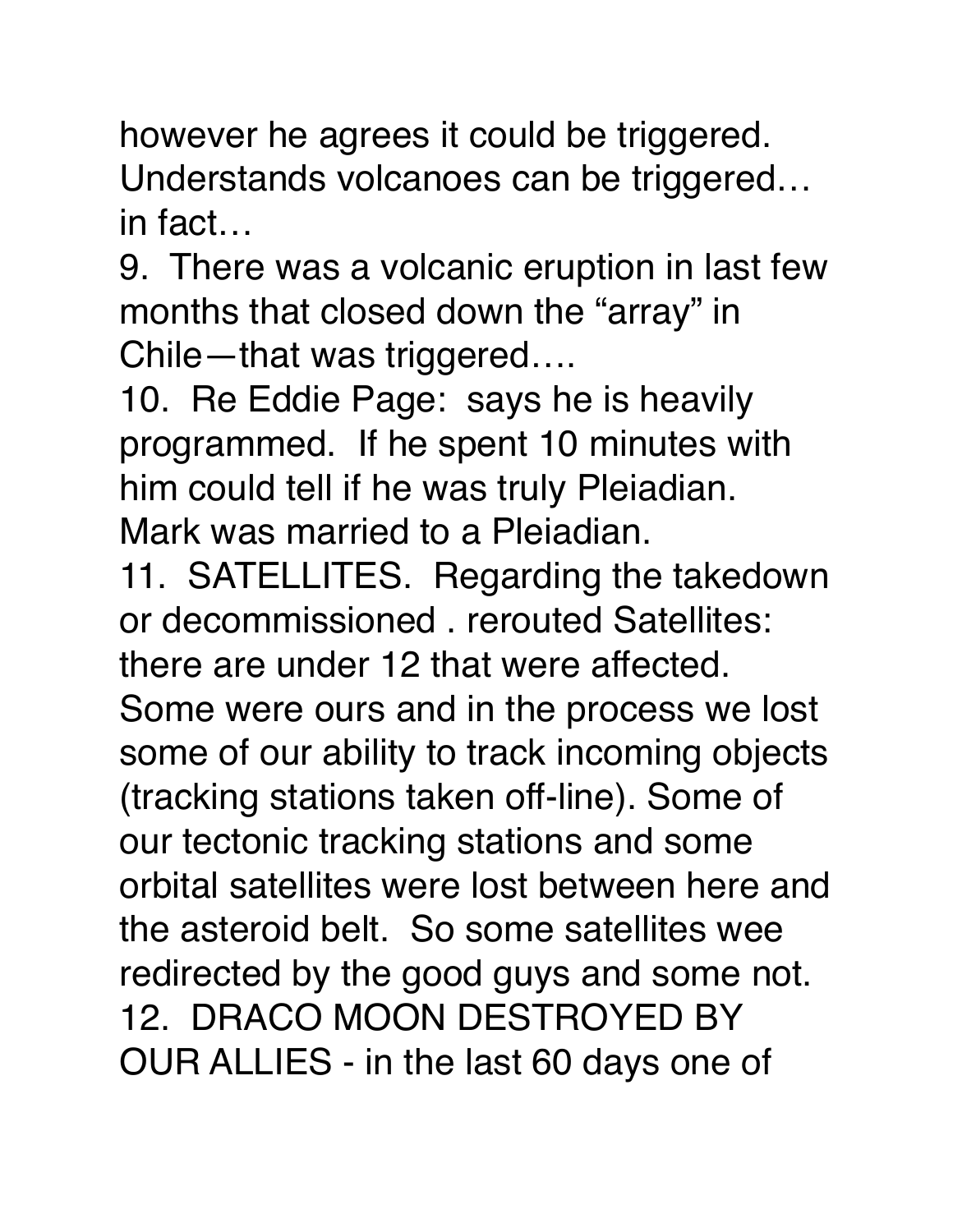the Draco moons was destroyed by our allies (Raptors/Mantids).

13. Re BATTLE IN Northern California (ALSO VERIFIED BY SIMON PARKES IN MY SEPT 2018 INTERVIEW) which involved ETS battling above ground you can see these white marks on the hillsides indicating the use of high energy weapons (by our side). The fire came right up to the prison where Mark is being held. It was a huge battle.

14. ET Races - were given large parts of Africa and South America — to have free reign to abduct and kill humans… (various ET races —Draco, Reptoids, Greys and a few others have been allowed to hunt, capture, and used as slaves and food source. But they keep wanting to expand their territories.

15. Illuminati/Dark side military have made a deal with the devil and they are in denial about how they will fare in the long run…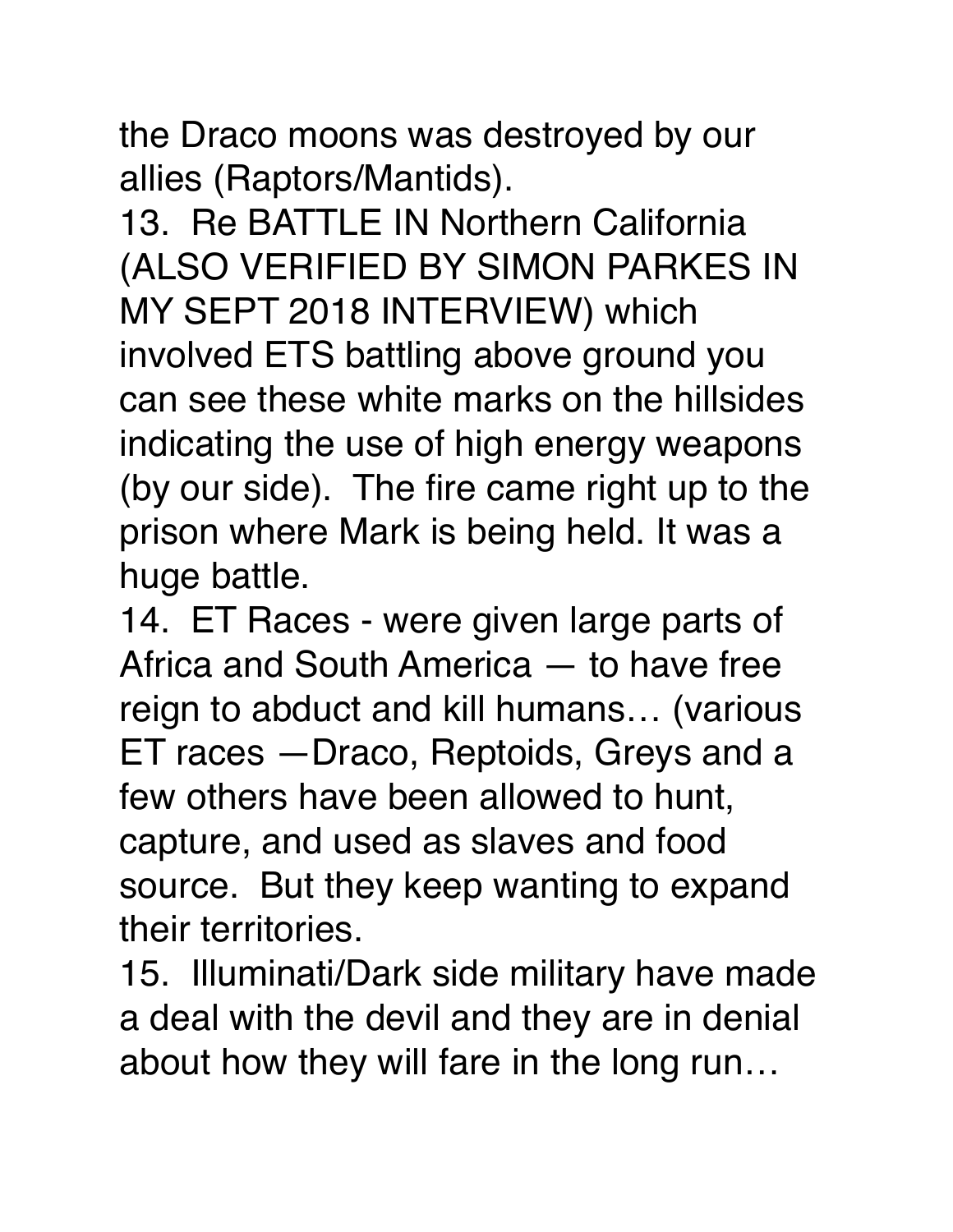Thousands of people within the elite have made that deal and continue to do so. 16. SOLAR WARDEN aka PINE (now goes by another name) - A multi-race peacekeeping force used to be called Solar Warden and then Pine.

17. Mark is in an awkward position because even the good guys don't completely trust him because of his close relationship with the RAPTORS. This is getting more difficult. Note: Mark believes something is going down that could result in his release (one way or another) meaning with help of Raptors or through conventional legal means.

18. Mark no longer reports to Bobby Ray Inman because he (Inman) has been reassigned or retired… (Inman is quite elderly now).

19. Asked if the Generals around Trump know who Mark is and if they are "read in" he said some do some don't. General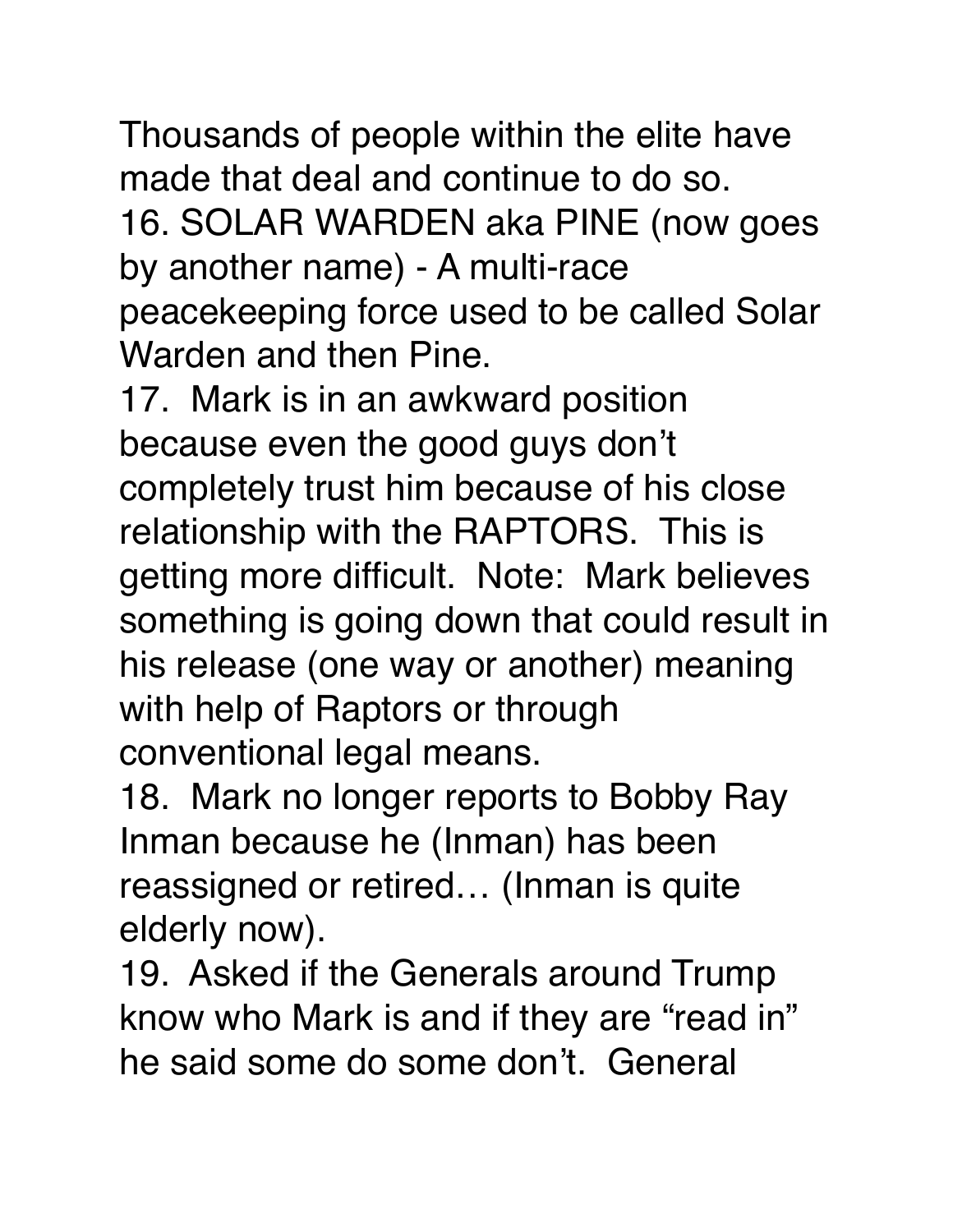DUNFORD (Chairman of the Joint Chiefs) IS IN THE KNOW. Some of the Generals around Trump really don't know much about the whole ET/Secret Space topic and they don't know who Mark is.. I said that sounds very dangerous and Mark agreed.

20. ELON MUSK — has been indicted the Mark ZUCKERBERG (Facebook) has been given the rocket deals with big Aerospace and NASA. Note: this situation needs more investigation. Recently the hack on Facebook was an effort by the dark side to warn Zuckerberg they can take him down at any time. Rumors are that Elon has made off-planet deals to go to MARS. This is from a different source.

21. EDDIE PAGE INFO: I briefly gave Mark an overview of the things Eddie talks about and who he is. Mark is not familiar with the Eddie Page story about the 33 children. He does say Pleiadian children have been brought here. However, Mark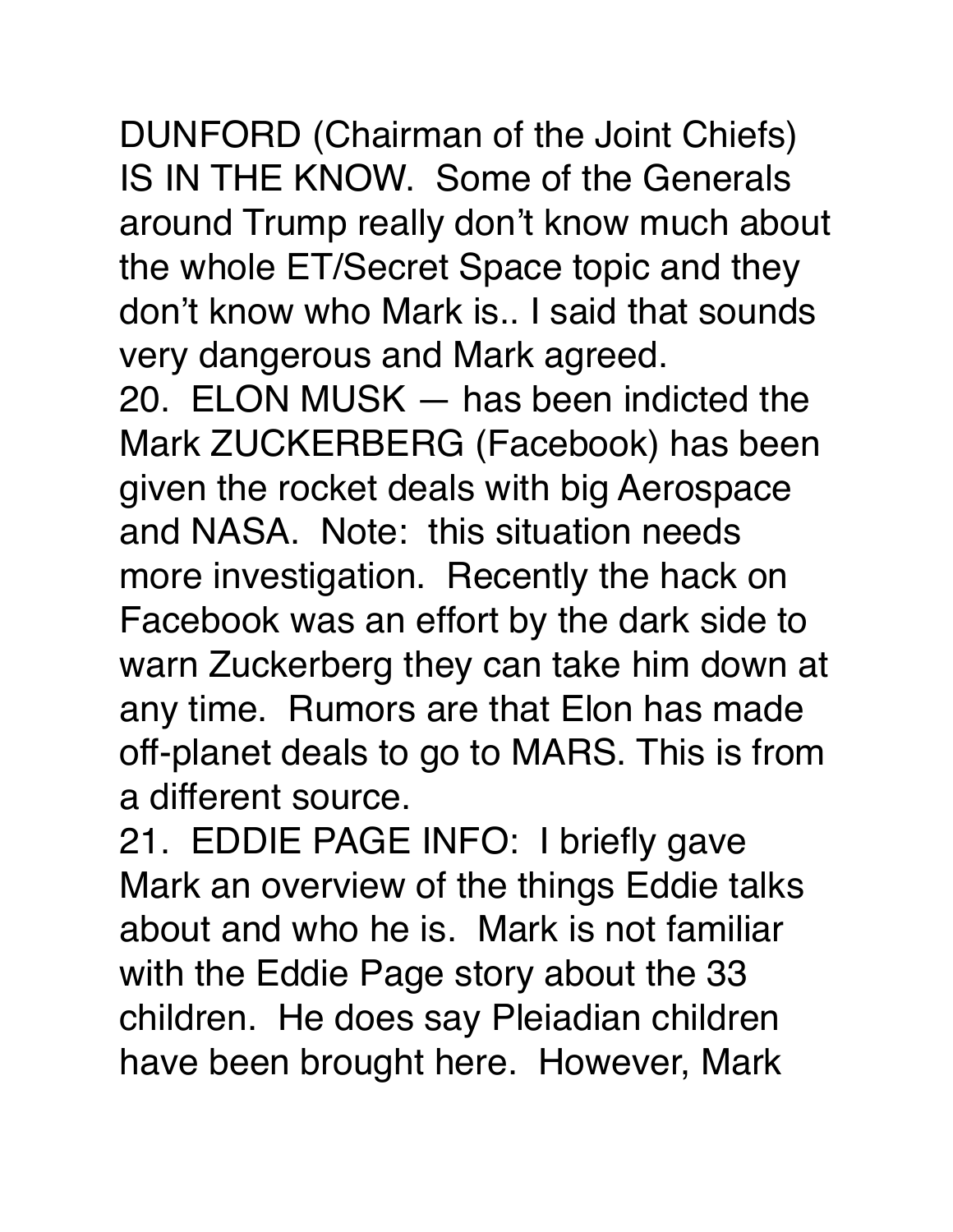was married to a PLEIADIAN. Believes if

he spent 10 minutes with Eddie he could tell if he is really Pleiadian. Does not believe Pleiadians can be mind controlled. (note: this agrees with Eddie but in Eddie's case he said Pleiadians cannot be mind controlled unless they allow it). One wonders why they would allow it in the case of having Earth humans mind control them which is really what we are talking about. Of course this opens the question as to which races can mind control each other and humans and which are impervious to this. And, can AI mind control anyone including ETs? Mark also said that one thing about Pleiadians is they don't like to look you directly in the eyes and they have trouble responding to every day chat with the appropriate micro-expressions. So they tend to copy or imitate our microexpressions in conversation. He said humans do things that Pleiadians don't do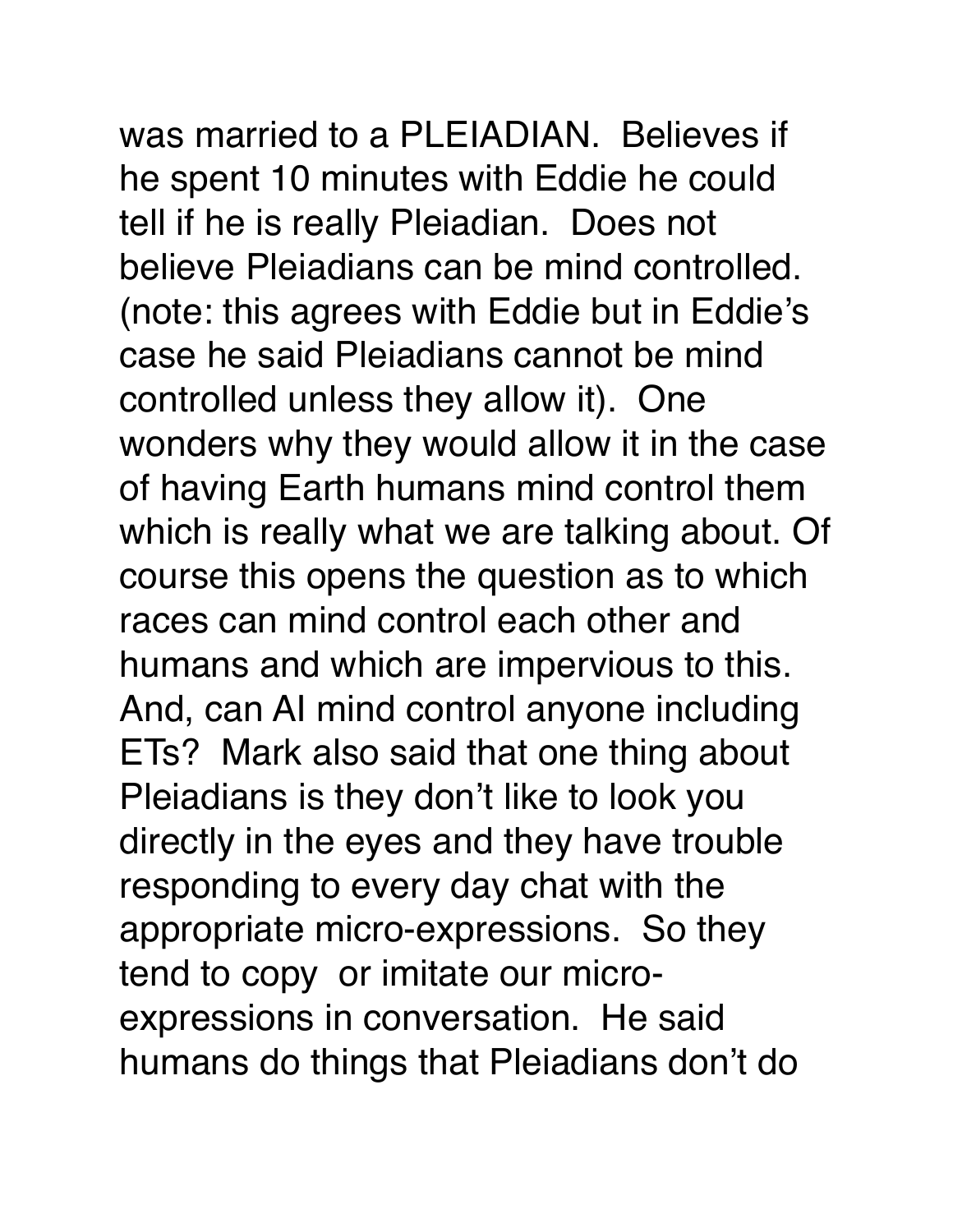such as for example "licking their lips". This is a natural thing for humans to do but not for Pleiadians.

22. AI & NANO : Humanity facing major issues with AI and Nano on Earth at this time. Mark is most afraid of Nano and what it is capable of…what is most valuable at this time is that Raptors can smell, hear, see Nano and AI. This could ultimately save us. Raptors can disable NANO mentally. Not AI however, they can tell humans when AI is present and activated when the AI tries to communicate. For example the Raptors can tell if there is a rat in the room implanted with AI, they can detect it. Canonians (dog beings and the dog beings from Sirius (two different races) total of 3 different beings from Sirius not all are 'dog beings"… At least one is humanoid. The dog beings however have a common ancestor and they can also sense nano and AI through hearing so can DOGS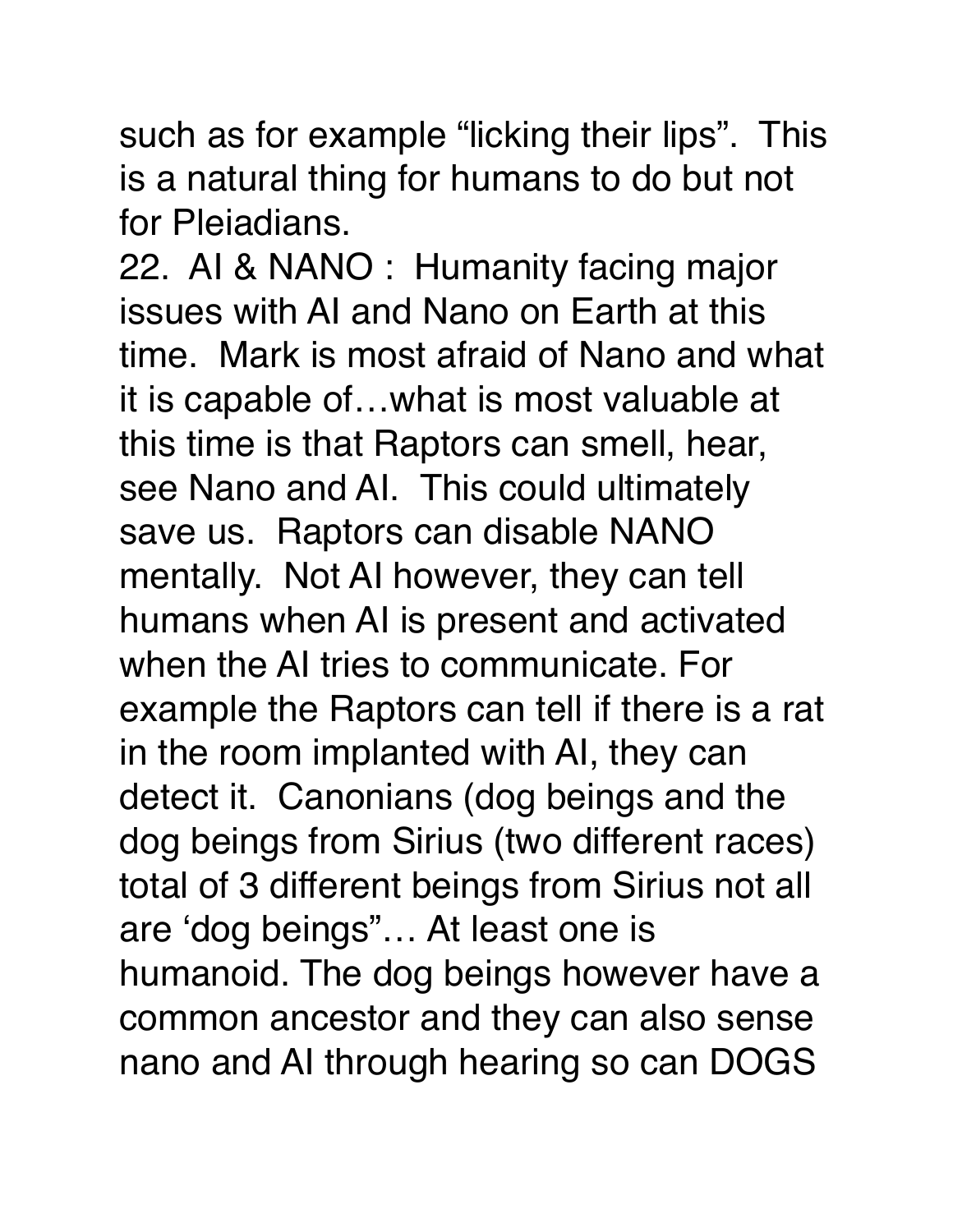& CATS. Everything an OWL can see Raptors can too. Raptors can hear your heartbeat at 100 feet.

23. There are 12-14 Robotic craft between here and the Asteroid belt guarding us (Pleiadian). We have gun platforms on 4 asteroids and our allies have ships in the area to stop PIRATE MISSIONS from the various ET races.

24. SUN -there may be some efforts to turn to sun into a weapon— so it irradiates us. You could have a star burst magnetic quantum.. it has been tried..however Mark is not a great believer in it because the various enemies of humans could turn Earth into a cinder but who would benefit? There is no benefit to this. Most of our enemies want the Earth to survive even for their own purposes. However, many in the MAINSTREAM MEDIA ARE HUMAN HYBRIDS who have no care or sensitivity toward humanity so this is why they will do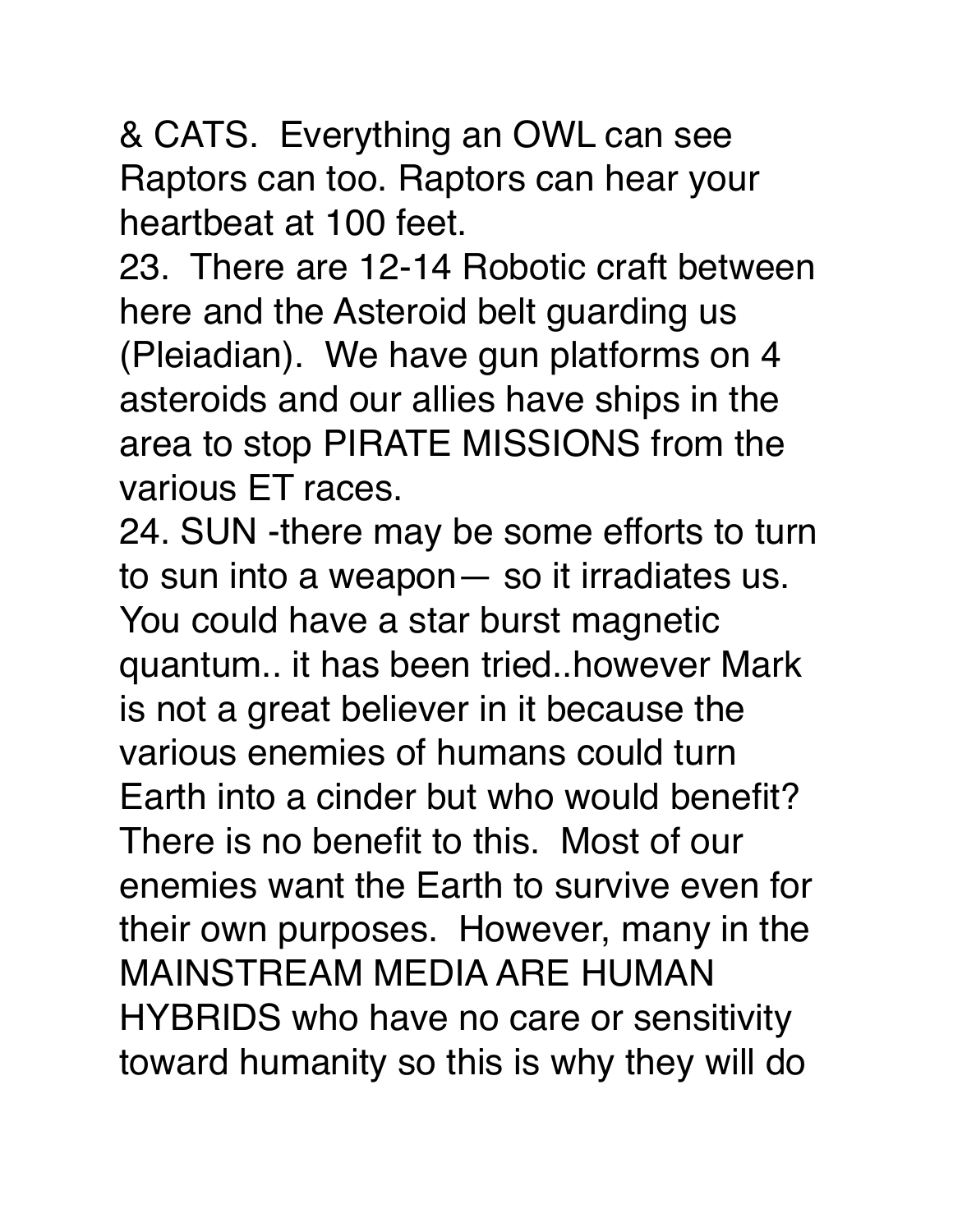the bidding of their corporate masters without hesitation. They, like the Greys work only for the highest bidder. 25. Raptors also work with Greys.. most races from off planet do (so do our military especially the Army) when it suits them. 26. Mark met one of the female Pleiadians who came with Thor to Earth. He says there were 3. They were not from Venus, as Eddie says, this was a cover story because they didn't think humans could handle the truth about the long distance to the Pleiades at the time. Only 3 were involved in the treaty at that time. He did not know about the 33 Pleiadian children story as told by Eddie. He said back in the early days the Pleiadians told humans a lot of lies because they did not think they could handle the truth. It was so bad that humans felt they couldn't trust them. But that changed over time.

27. SUN: Mark was told not to talk to me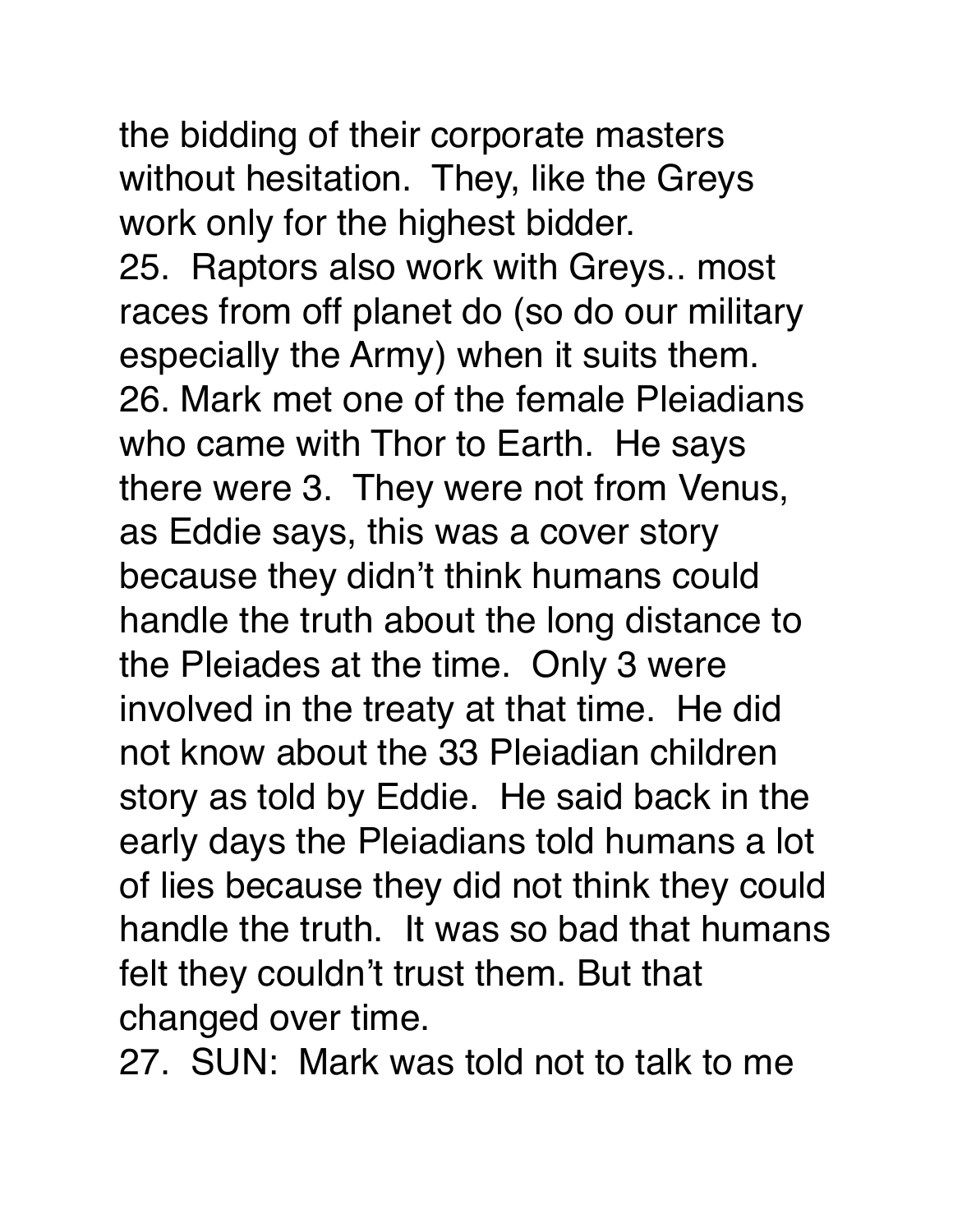about several things. He has been told things are basically on lock-down re giving the media and people any info. So his comments were purposely limited. But regarding the shutdown of the solar observatories (there are 7 in addition to the one in New Mexico). Mark said there are things (craft?) near the sun right now that can be seen from these observatories. He didn't elaborate.

28. ALLIES LOYAL — our off-planet allies are very loyal at this time. He has never had a Raptor turn on him or lie to him once they made a face-to-face connection. He is very happy to report that all our allies: RAPTORS, MANTIDS, PLEIADIANS AND CANONIANS are loyal to us. Like in WWII. He says our allies especially in deep space have really 'stepped up' and taken on the fight with the Draco. They are keeping them busy near Orion. He says he has never been double-crossed by a Raptor.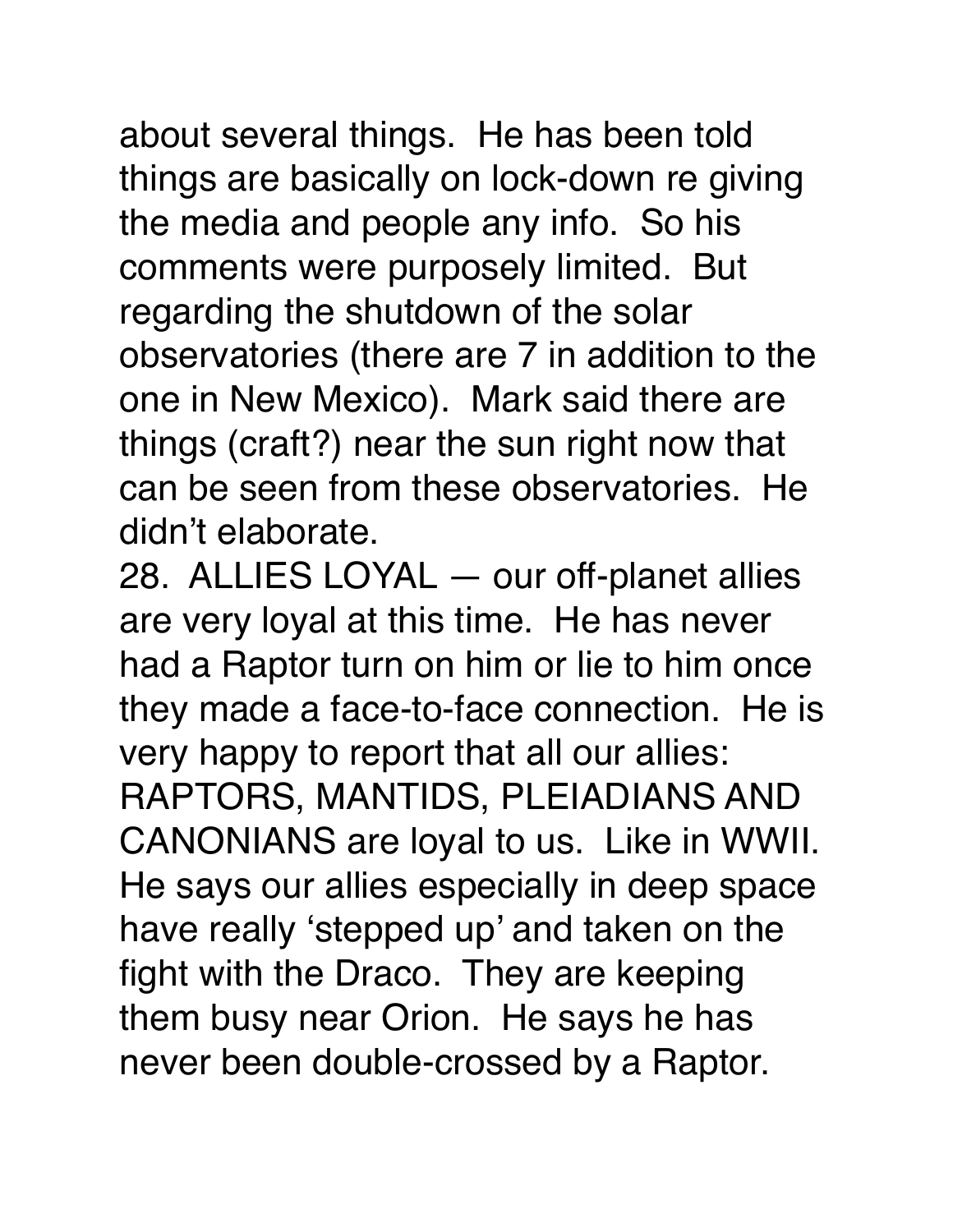And even he used to be suspicious of them because they used to eat people but now he feels they are totally loyal.

29. DRACO — totally involved in battles in the Orion sector. Earth is not a concern at the moment, Two or three races are giving the Draco a very hard time of it …battling in the Orion sector. However, he does not agree with Eddie that we are facing a coming major battle with the Draco here on Earth. A major battle with the Draco erupted about 1 month ago in Orion and is continuing…

32. Large fire erupted at DIA run geothermal facility that was involved in more than just surveying the earth. Destroyed our ability to monitor Earth in that vicinity.

31. Asked about Dragon Moths and Mark said yes he is aware of them but the Draco have many enemies including the Dragon Moths. (See Ashayana Deane Voyager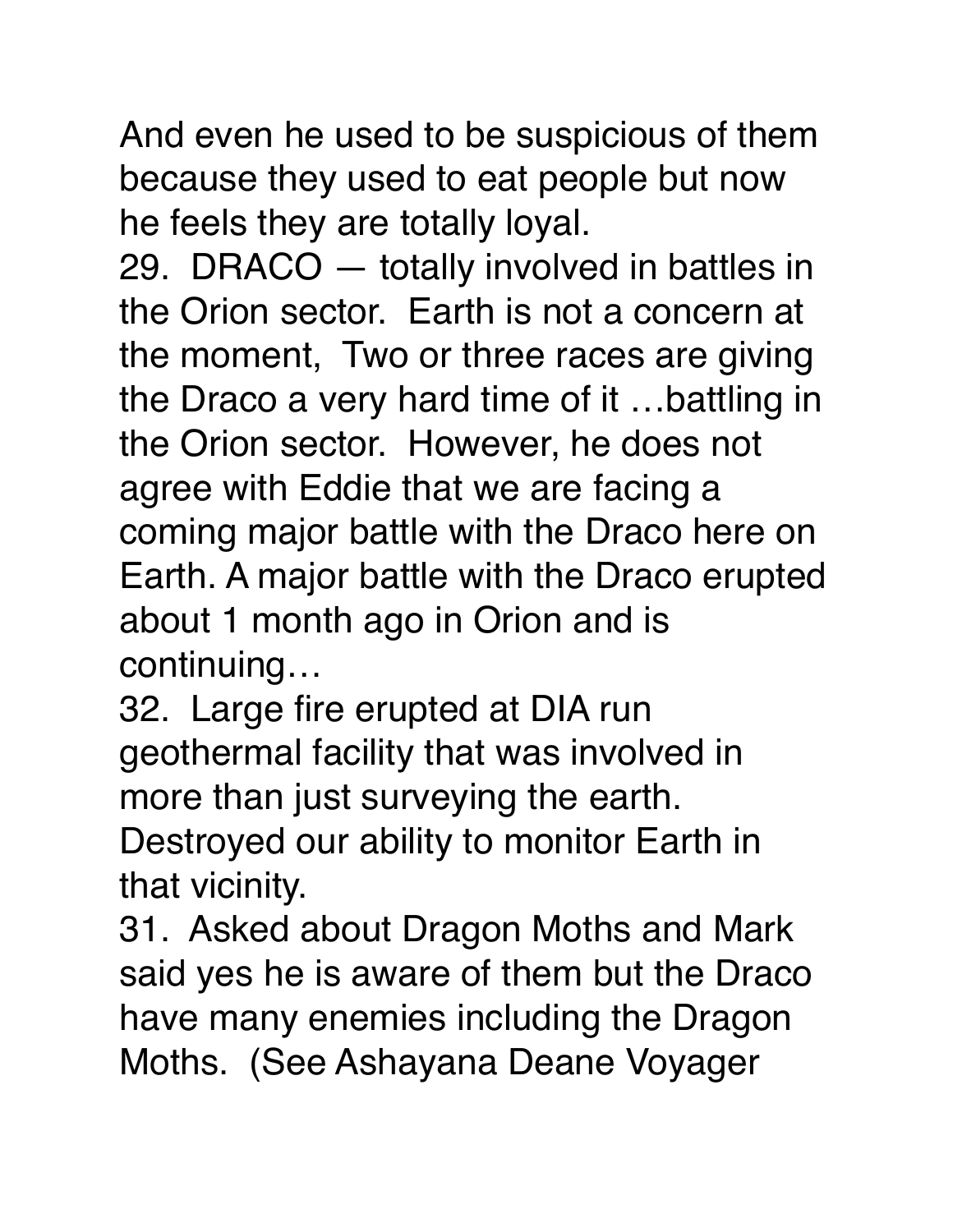books for more on this race).

32. Earth is in the Goldilocks zone of the Galaxy where most life exists in this sector. We are on the edge and most life is on the edge not in the center. Does not believe in the super wave concept as related by Paul La Violette. Note: however I do think this would need more discussion to drill down to why he doesn't buy it.

33. What is happening on coastal areas of California and around the world has to do with the various ET races who have invaded places like Africa and South America and eaten so many humans that they are now expanding their territories and hunting grounds…They are now looking at expanding into North America. Fires in Northern CA is part of this.

34. Our military has to have at least one Raptor involved in any military operation. 35. Talked to him about the scientist who has written a book about aliens, AI and the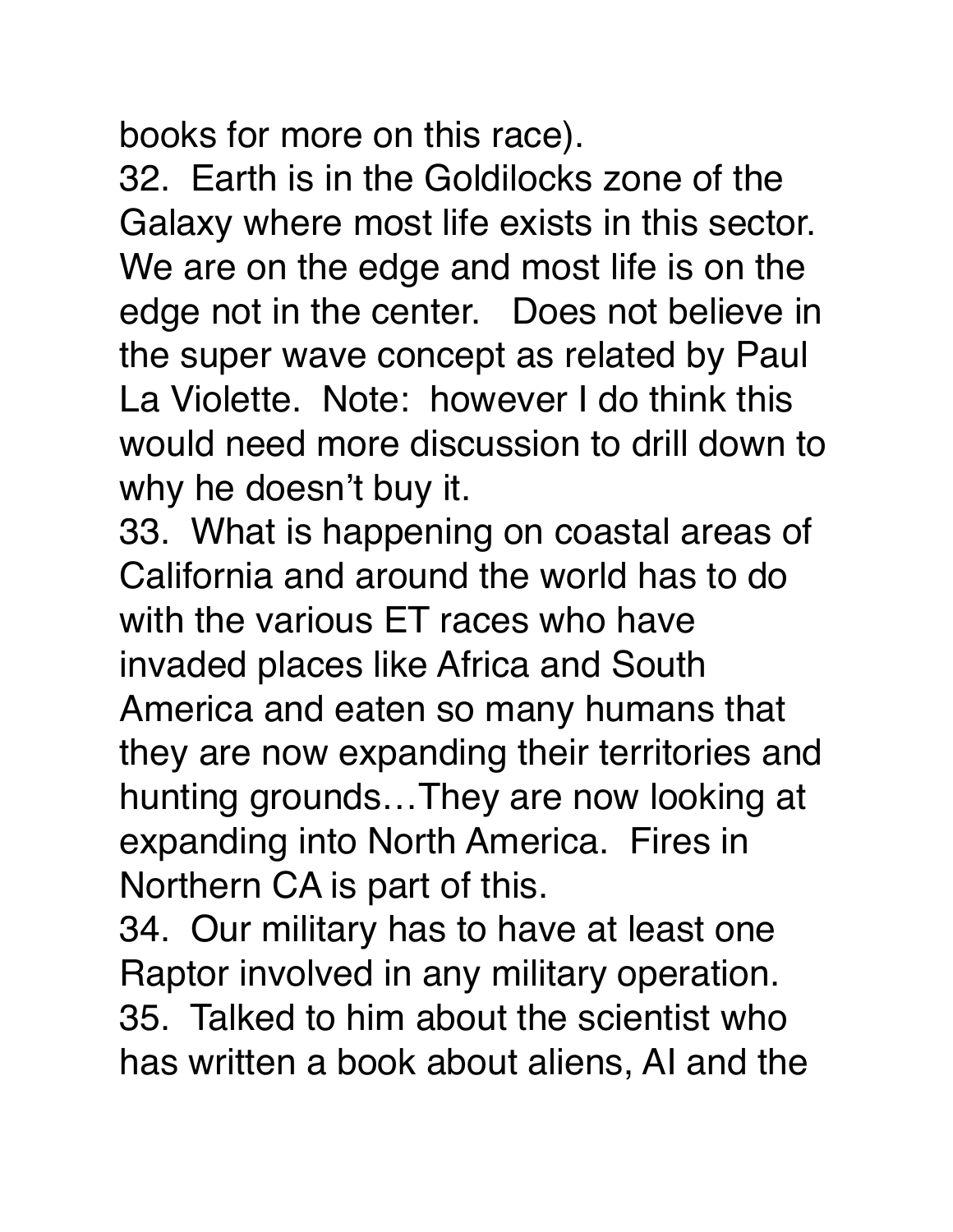flat earth. When I told him about the flat earth he just laughed and said 'don't they know we have flown around the world"? I told him they don't believe it… I sent him the book by the scientist (calling himself "Rock Hudson" obviously not his real name. Book is called AKAKAKA on Amazon. Side Note: I invited Rock Hudson for an interview. He is Canadian but keeping his identity secret and so far isn't making an interview possible. Wants to me to go there in person but I don't have the funds. At

which time he claims he will dress in a robot suit to do the interview if I understand him clearly!! Mark is saying our AI is just as diabolical as alien AI.

36. TRADING INFO: In some ways what I find with Mark at times is that it is necessary to play the Deep Throat card where I talk and he simply either doesn't say anything or nods. And there is the need to share with him what subjects I am